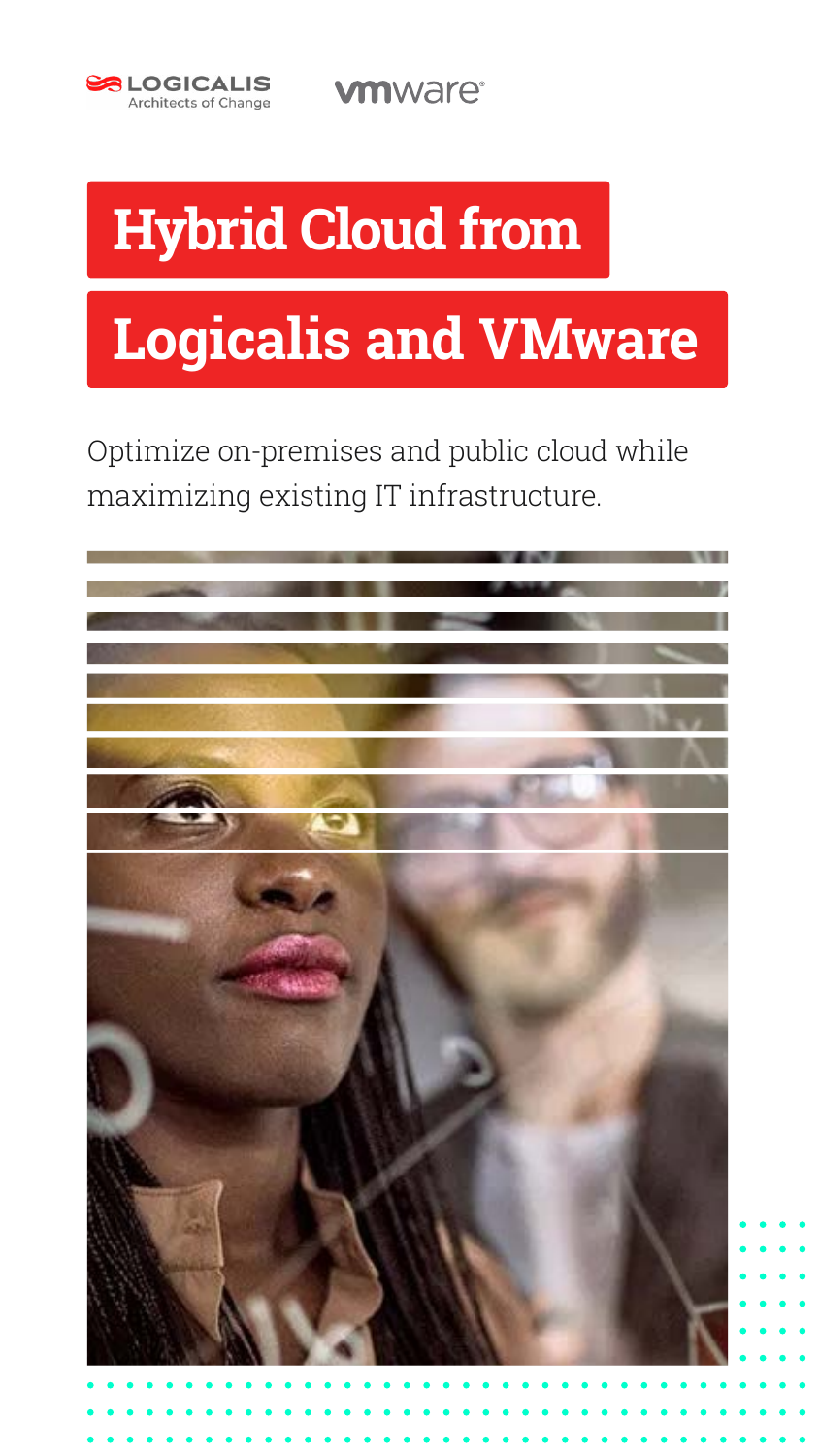#### **Markets change. Customer needs shift. Organizations evolve.**

In today's dynamic environment, your business needs the ability to adapt and change quickly. While the cloud has enabled unprecedented agility with the power to scale resources as business requirements demand, choosing the right cloud strategy isn't an all-or-nothing decision. Public cloud can deliver the cost benefits of an OpEx model with near-unlimited, on-demand resources, whereas private cloud enables a customized environment with greater levels of security and control.

> More than half of all enterprises have chosen hybrid cloud and multicloud as their ideal enterprise IT architecture, and about 63% of organizations are using two or more separate clouds.<sup>1</sup>

<sup>1</sup> 451 Research: Multicloud and Hybrid Cloud: **2** What is the state of enterprise adoption? 2019

A hybrid cloud strategy leverages public clouds, private clouds, and on-premises resources to maximize business agility and give you the flexibility to meet the demands of modern business.

#### **Why hybrid cloud**

- **•** Flex capacity as needed
- **•** Move applications as needed
- **•** Control
- **•** Speed
- **•** Security

### **Hybrid cloud: Increased flexibility**

### **for today's modern business**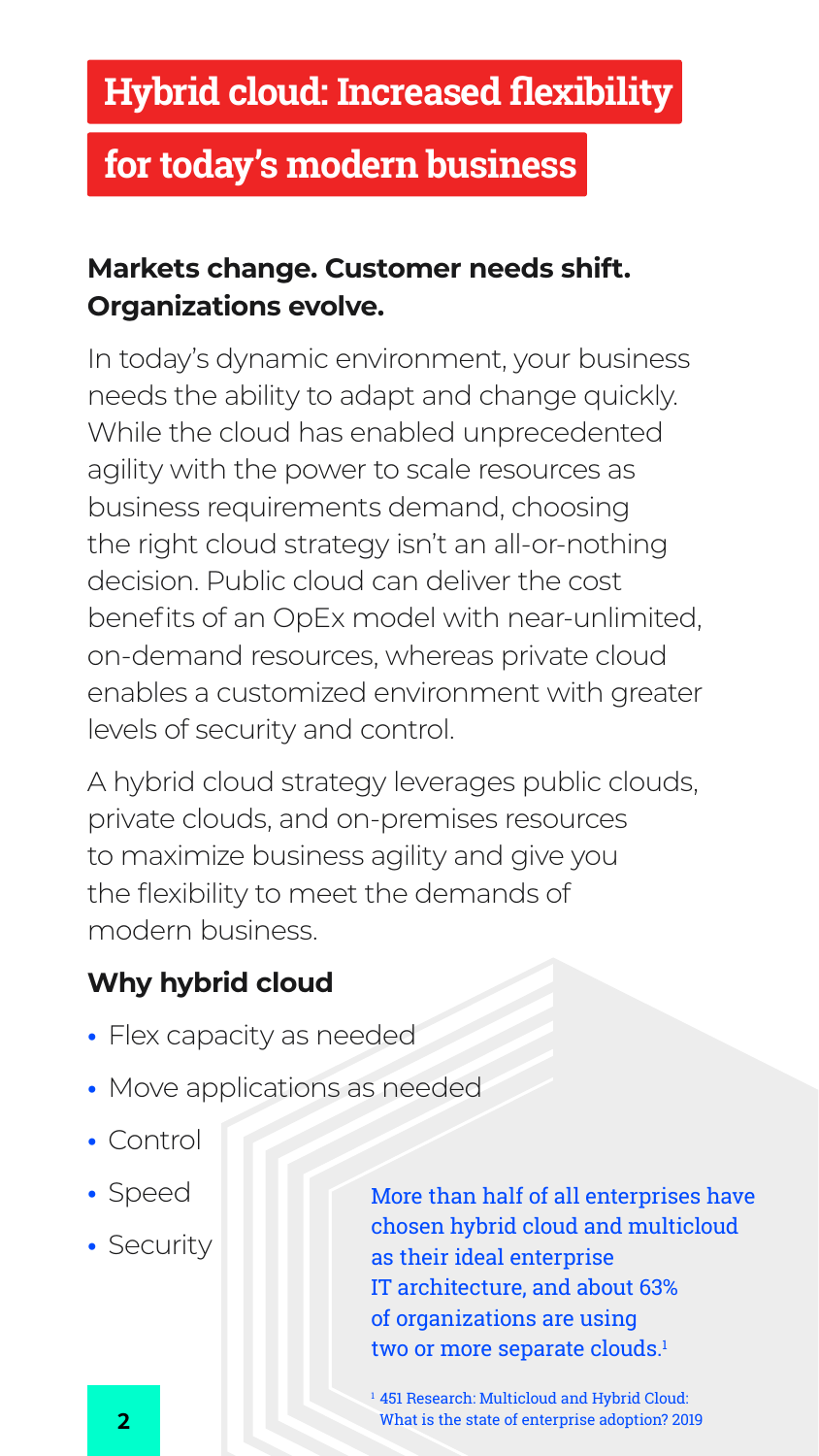With the expertise and know-how that comes from deep cloud experience, Logicalis understands the challenges and complexities that can impact the success of your hybrid cloud initiative. That's why we address the areas critical to hybrid cloud success and perform a thorough assessment of both your business needs and your technology environment in order to help you get the most out of your hybrid cloud investment.

#### **This includes:**

- **•** Recommending an application framework and identifying where workloads will be located
- **•** Ensuring integration and visibility between off- and on-premises environments
- **•** Assuring network performance and reliability to support workloads
- **•** Maximizing security to protect against threats



### **Logicalis hybrid cloud services**

### **Logicalis Services**

- Consulting
- Design
- Implementation
- Managed services
- Help desk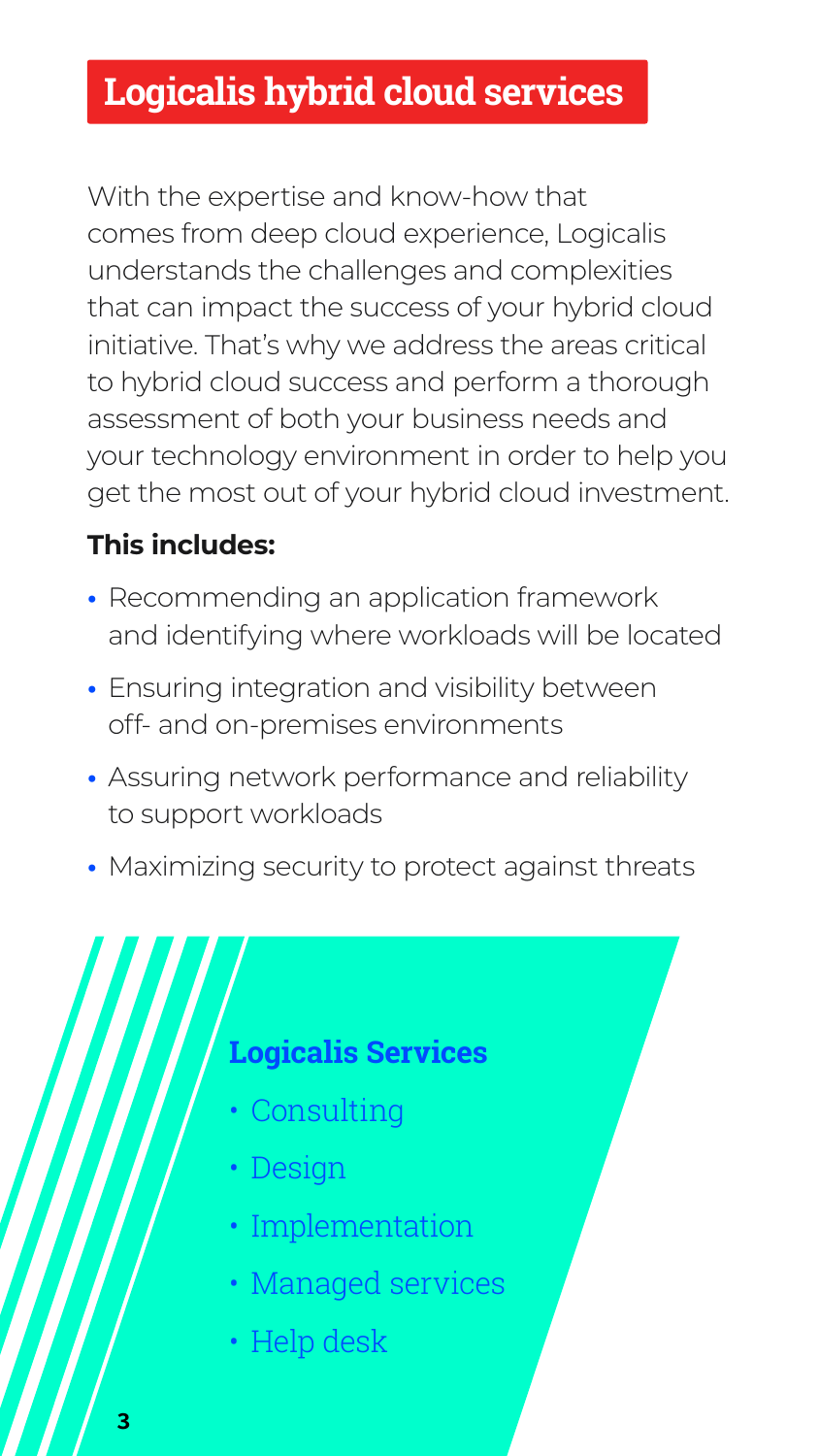With a single architecture that's easy to deploy, VMware Cloud Foundation enables consistent, secure infrastructure and operations across private and public cloud. Built upon VMware's comprehensive hyperconverged infrastructure (HCI) stack, VMware Cloud Foundation provides a cloud operating model with best-in-breed compute, storage, networking, security, and cloud management to run traditional and containerized apps with higher productivity and lower total cost of ownership.

**Secure** infrastructure and applications in every environment.



**Automate** hybrid cloud infrastructure and workload tasks.

**Optimize** self-driving operations across private cloud, public cloud, and edge.

### **VMware Cloud Foundation**

## **for Hybrid Cloud**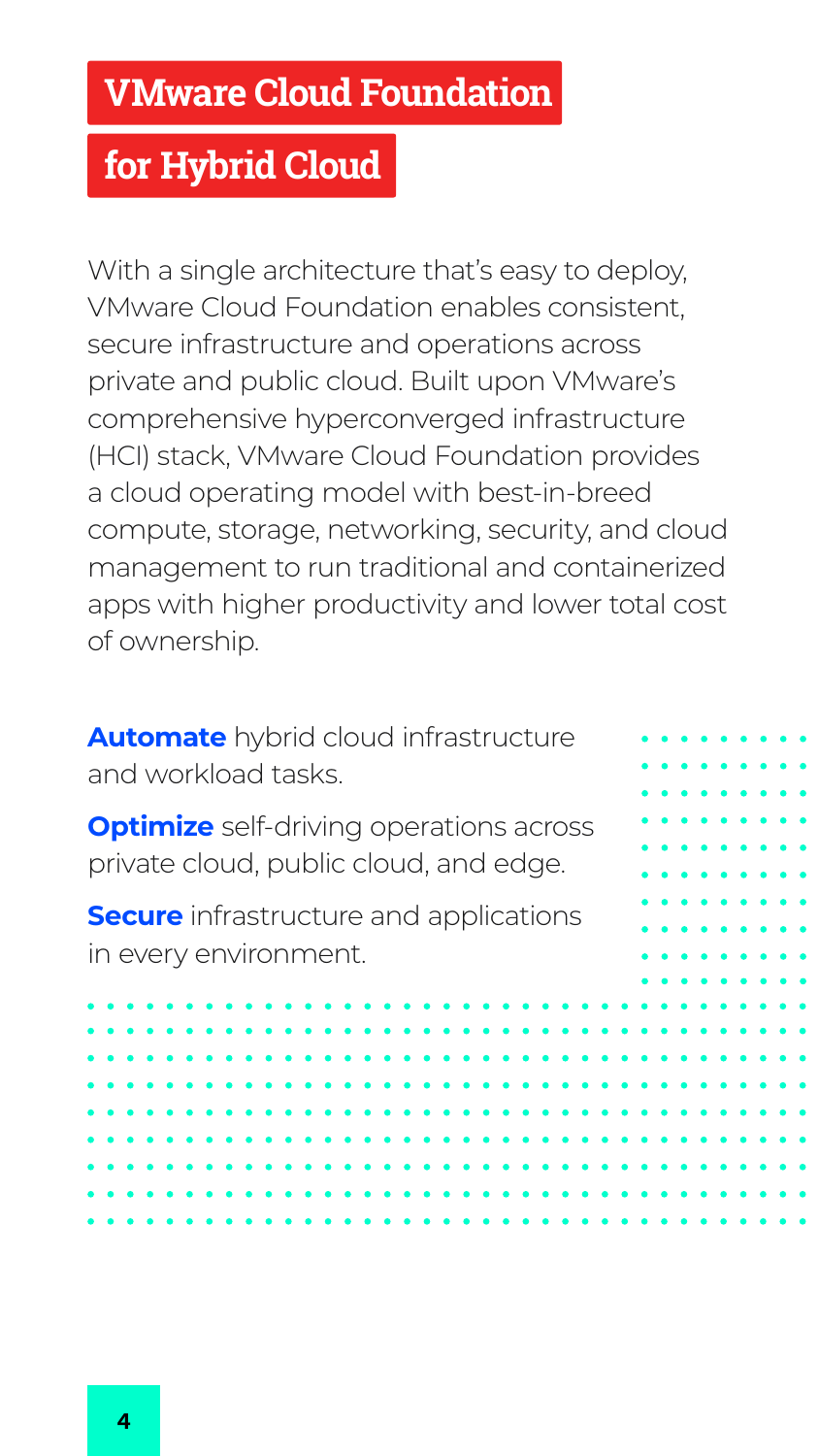As a VMware Principle Partner in multiple sectors, Logicalis has helped customers identify and implement VMware solutions, including VMware Cloud Foundation, during our decadeslong partnership. With deep VMware skillsets and expertise from pre-sales to delivery, Logicalis is recognized for our global capabilities and achievement of VMware Master Services Competencies in several areas, including data center virtualization and networking.

Together, VMware and Logicalis help customers take advantage of the benefits that hybrid cloud brings to today's modern business.



### **Logicalis and VMware**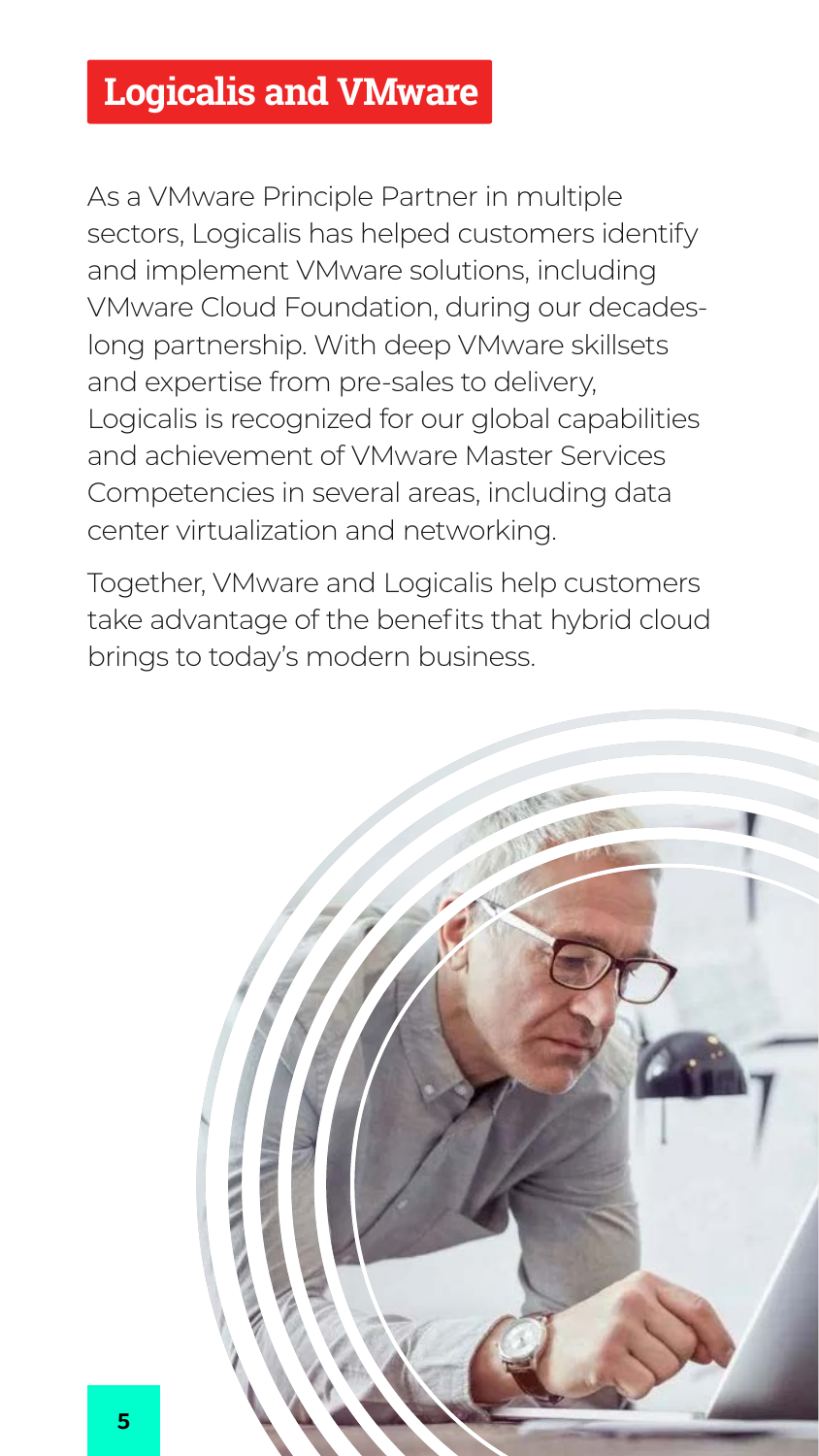Let our experts assess how a hybrid cloud solution from Logicalis and VMware can benefit your specific environment.

Contact your Account Executive to schedule your discovery call and hybrid cloud assessment today.

### **Get your Logicalis and VMware**

### **hybrid cloud assessment**

[Schedule your call](http://us.logicalis.com)